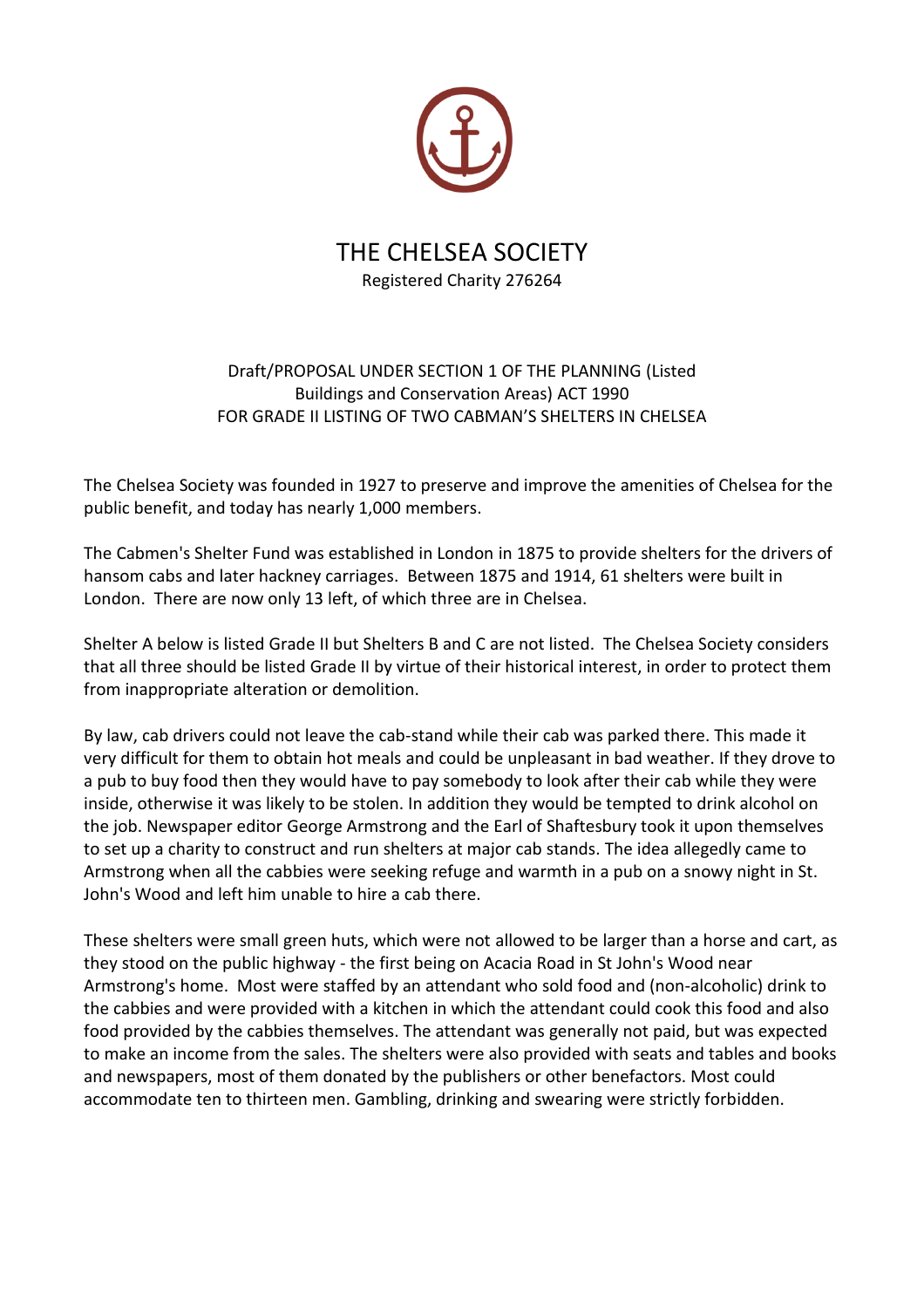#### REFERENCES:

- "Cabman's shelters, London Victorian survivors on London's streets", Urban75, April 2006.
- Tom Skipp, "Where London cabbies spend time off the clock", photo gallery, BBC, 29 November 2016.
- Will Self, "Fare Grounds", blog, Travel, The New York Times, 28 November 2012.
- <https://hidden-london.com/nuggets/cabmens-shelters/>
- Wilson, Vicky (2018). London's Oddities. Metro Publications Ltd. p. 306. ISBN 978-1-902910- 53-6. Retrieved 29 November 2020.
- Illustrated London News, January 1975.
- "The Cabmen's Shelters: Inside London's secret 'green sheds'". BBC. 7 August 2013.
- Retrieved 7 November 2014.
- Kate Phillimore (4 September 2014). "Cabmen's Shelters: London's Secret Architectural Gems". Heritage Open Days. Retrieved 7 November 20

## THE THREE SHELTERS IN CHELSEA ARE:

A. THURLOE PLACE LONDON SW7



This Shelter is Listed Grade II (UID: 1265389) and is located opposite the Grade I listed Victoria & Albert Museum. The listing contains the following description: "Cabmen's shelter. Erected in 1897 to design of 1882 by the architect Maximilian Clarke. Timber frame, with timber cladding and overlapping timber boards to low pitched half-hipped roof, with overhanging eaves. 1 storey. 7 main bays by 3 bays. Entrance to south-west end. Horizontal and vertical members of frame expressed with panels of vertical boarding set between 3 square headed 6 pane windows to sides, with glazing bars; pivoting lights above, with fretwork panels between below eaves. Louvred gablets to ends and to each side, and square louvre to centre of roof with tented rooflet. A rare intact surviving example of this design."

B. CHELSEA EMBANKMENT, LONDON SW3.



This shelter is currently unlisted, and stands in the Thames Conservation Area. It is immediately adjacent to the Cheyne Conservation Area.

The shelter is located at an important point on the Chelsea Embankment where the north-south route to and from Albert Bridge (listed Grade II\*(UID: 1358138)) crosses the linear east-west axis of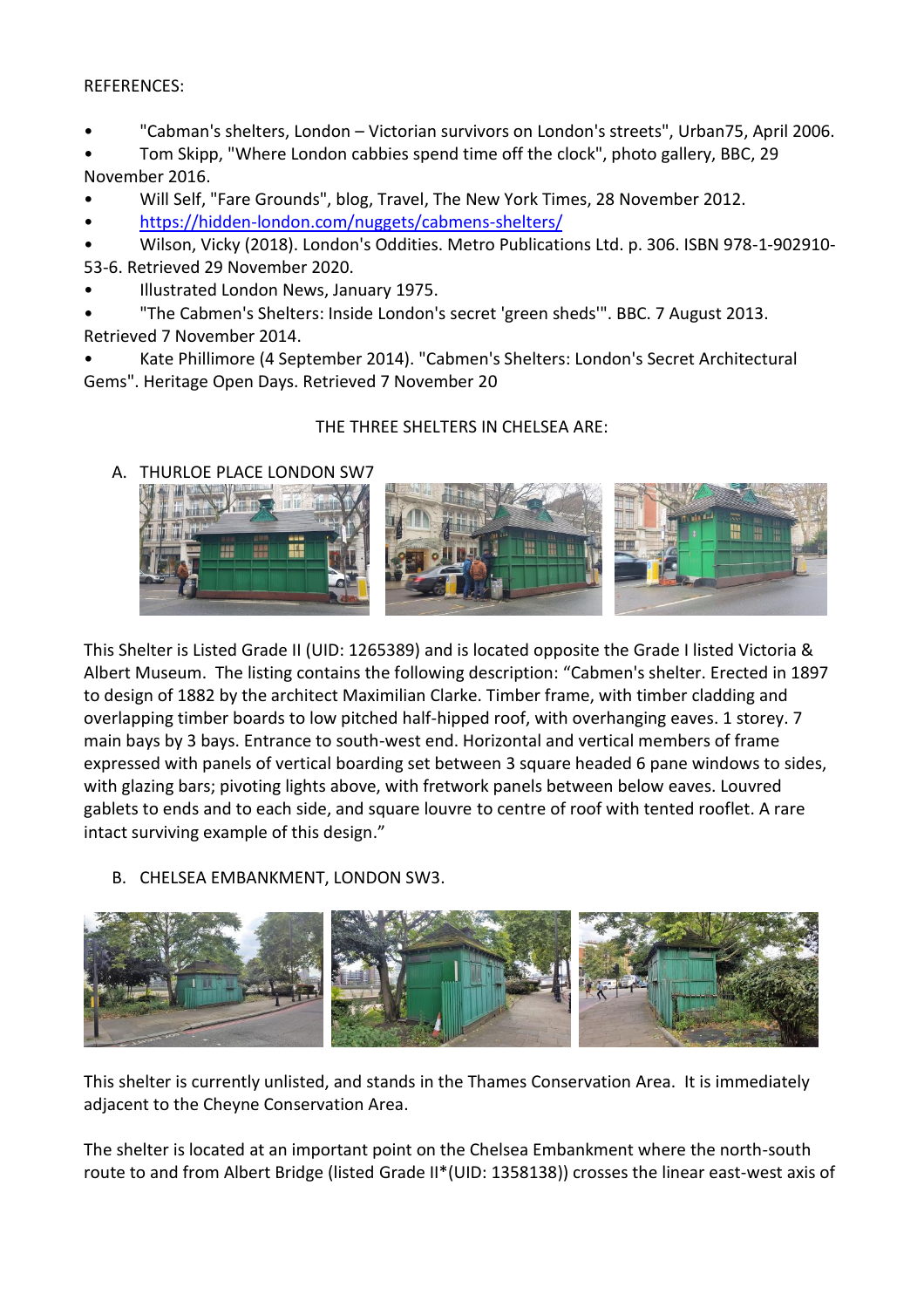the embankment itself, flanked by the more fluid path of Cheyne Walk. The Embankment (itself listed grade II UID: 1294183) is part of London's iconic river esplanade running east from here into the heart of the city. Its firm engineering lines are softened in Chelsea by the narrow but lushly planted embankment gardens which, as here, from time to time open out into small parklets.

The shelter sits on the north west margin of one of these small open spaces which curves around the landing point of the bridge. When viewed from the north it has a pleasant backdrop of trees and bushes, with glimpses of the river beyond. To one side there is the span of Albert Bridge, and to the other a Grade II listed K2 telephone box (UID: 1265487) set next to one of the bridge's unique surviving toll booths and the listed lamp standard in the garden East of Albert Bridge (UID: 1294182). It emerges into view from the bridge itself looking west along the Embankment footway either from the underpass or the top of the bridge stairs with their ornate cast-iron balustrade.

Nearby, at the west end of the garden area is the striking Frances Derwent Wood memorial gardens (UID: 1189638) with the naked bronze Atlanta. This highly listed grouping is pulled together by features such as York stone paving, traditionally designed bollards, and the regular rhythm of traditional lamp standards along the Embankment. It is a highly picturesque area of historic townscape, with the solidity of the Embankment offset by the delicate cabled gothic design of the bridge, complemented by the planting studded with individual items of aesthetic interest.

In this context, the pleasingly rustic visual qualities of the small, timber-framed and green-painted shelter make it a very positive feature, which sits comfortably within the planted area and enhances by contrast the more formal structures nearby, providing a visual cue to the small respite available from the otherwise unremitting flow of traffic. The shelter also confirms the historic character of this nexus point as an area of concentrated activity, including through-travel but also focused on the paying of bridge tolls and the comings and goings of the cabmen.

The Chelsea Society proposes that this Shelter be listed Grade II, and suggests the following description:

"Cabmen's shelter. Timber frame, with timber cladding and overlapping timber boards to low pitched hipped roof, with overhanging eaves. 1 storey. 9 main bays by 2 bays. Entrance on northern elevation. Horizontal and vertical members of frame expressed with panels of vertical boarding set between. 2 square-headed 4 pane windows on northern side, with glazing bars; and tented rooflet. One high-level widow at eastern and western ends."

The Shelter is in a neglected condition, and a Notice was served on the owners under s. 215 of the Town & Country Planning Act 1990 by the Royal Borough of Kensington & Chelsea on 12<sup>th</sup> August 2020.



## PONT ST. LONDON SW1